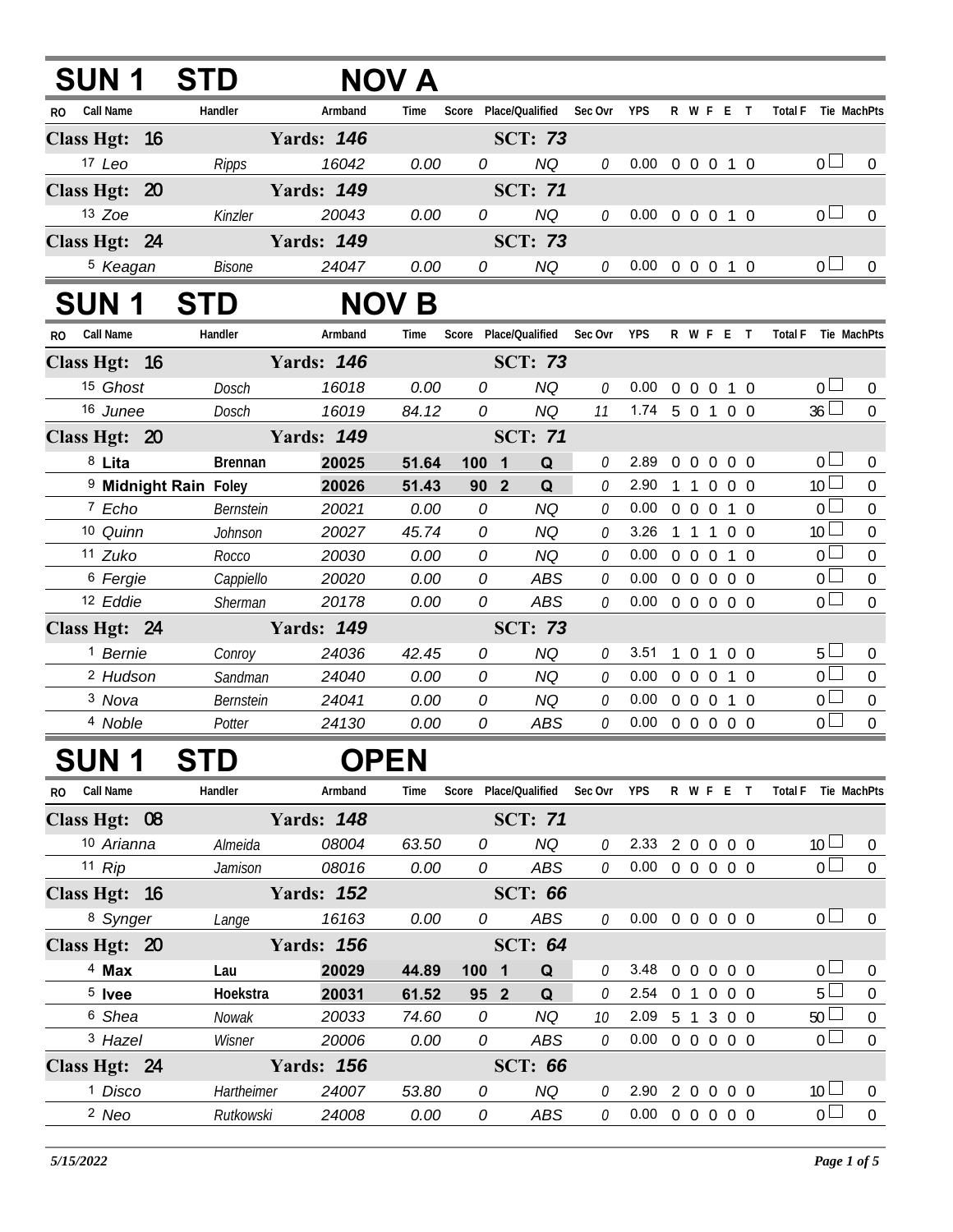|               | <b>SUN1</b>      | <b>STD</b> | EX                |       |       |                       |         |            |                |                   |                   |                     |                |                 |                  |
|---------------|------------------|------------|-------------------|-------|-------|-----------------------|---------|------------|----------------|-------------------|-------------------|---------------------|----------------|-----------------|------------------|
| <b>RO</b>     | <b>Call Name</b> | Handler    | Armband           | Time  |       | Score Place/Qualified | Sec Ovr | <b>YPS</b> |                |                   |                   | R W F E T           |                | <b>Total F</b>  | Tie MachPts      |
| Class Hgt: 08 |                  |            | <b>Yards: 178</b> |       |       | <b>SCT: 76</b>        |         |            |                |                   |                   |                     |                |                 |                  |
|               | 96 Pippa         | Eckard     | 08150             | 90.16 | 0     | <b>NQ</b>             | 14      | 1.97       |                |                   |                   | 0 0 1 0 1           |                | 47 $\Box$       | $\overline{0}$   |
|               | 95 Litchi        | Hughey     | 08149             | 0.00  | 0     | <b>ABS</b>            | 0       | 0.00       |                |                   |                   | 0 0 0 0 0           |                | $_0$ $\Box$     | $\overline{0}$   |
| Class Hgt: 12 |                  |            | <b>Yards: 178</b> |       |       | <b>SCT: 71</b>        |         |            |                |                   |                   |                     |                |                 |                  |
|               | 84 Zephyr        | Angle      | 12154             | 0.00  | 0     | <b>NQ</b>             | 0       | 0.00       |                |                   | $0\quad 0\quad 0$ |                     | $1\quad0$      | 0 <sub>0</sub>  | $\overline{0}$   |
|               | 85 Brady         | Halladay   | 12157             | 0.00  | 0     | <b>ABS</b>            | 0       | 0.00       |                |                   |                   | 0 0 0 0 0           |                | $\overline{0}$  | $\boldsymbol{0}$ |
| Class Hgt: 16 |                  |            | <b>Yards: 184</b> |       |       | <b>SCT: 70</b>        |         |            |                |                   |                   |                     |                |                 |                  |
|               | 59 Pinchi        | Seiter     | 16162             | 37.70 | 0     | <b>NQ</b>             | 0       | 4.88       |                |                   |                   | 0 0 1 0 0           |                | $\overline{0}$  | $\overline{0}$   |
|               | 60 BAM           | McNeil     | 16164             | 70.73 | 0     | <b>NQ</b>             | 0       | 2.60       | 1 1 0 0 0      |                   |                   |                     |                | 10 <sup>1</sup> | $\mathbf 0$      |
| Class Hgt: 20 |                  |            | <b>Yards: 190</b> |       |       | <b>SCT: 66</b>        |         |            |                |                   |                   |                     |                |                 |                  |
|               | 45 Star          | Almeida    | 20174             | 42.57 | 100 1 | Q                     | 0       | 4.46       |                |                   | $0\quad 0\quad 0$ | $0\quad 0$          |                | $_0$ $\Box$     | $\mathbf 0$      |
|               | 38 Zeke          | Freeman    | 20034             | 54.93 | 0     | <b>NQ</b>             | 0       | 3.46       | $\mathbf{1}$   | 2                 | $\overline{0}$    |                     | 0 <sub>0</sub> | $15\Box$        | 0                |
|               | 39 Zinger        | Foley      | 20166             | 61.10 | 0     | <b>NQ</b>             | 0       | 3.11       |                | $\overline{1}$    |                   | $0 \quad 0 \quad 0$ |                | 10 <sup>1</sup> | $\mathbf 0$      |
|               | 40 Breeze        | Franke     | 20167             | 0.00  | 0     | <b>NQ</b>             | 0       | 0.00       |                |                   |                   | 0 0 0 1 0           |                | $\overline{0}$  | $\mathbf 0$      |
|               | 41 Maya          | Sconza     | 20169             | 90.70 | 0     | <b>NQ</b>             | 24      | 2.09       | 3 <sub>1</sub> |                   |                   | 1 0 0               |                | $92 \Box$       | $\overline{0}$   |
|               | 42 Miz Biscuit   | Rollins    | 20171             | 0.00  | 0     | <b>NQ</b>             | 0       | 0.00       |                | $0\quad 0\quad 0$ |                   |                     | $1\quad$ 0     | $\overline{0}$  | $\overline{0}$   |
|               | 43 Dooley        | Nowak      | 20172             | 55.97 | 0     | <b>NQ</b>             | 0       | 3.39       |                |                   | 1 0 1             | $0\quad 0$          |                | $5-$            | $\overline{0}$   |
|               | 44 Rylee         | Russo      | 20173             | 0.00  | 0     | <b>NQ</b>             | 0       | 0.00       |                |                   |                   | 0 0 0 1 0           |                | 0 <sup>1</sup>  | $\overline{0}$   |
|               | 46 Tyche         | Hoekstra   | 20179             | 52.01 | 0     | <b>NQ</b>             | 0       | 3.65       | 0 <sub>1</sub> |                   | $\Omega$          |                     | $0\quad 0$     | $5-$            | $\overline{0}$   |
|               | 47 Grip          | McKay      | 20180             | 53.09 | 0     | NQ                    | 0       | 3.58       |                | $\overline{1}$    | $\overline{0}$    |                     | $0\quad 0$     | 10 <sup>2</sup> | $\mathbf 0$      |
|               | 48 Peep          | Seiter     | 20181             | 0.00  | 0     | ΝQ                    | 0       | 0.00       |                |                   | $0\quad 0\quad 0$ |                     | $1\quad$ 0     | 0 <sub>1</sub>  | $\overline{0}$   |
|               | N INI D          | CTD        | NA A C            |       |       |                       |         |            |                |                   |                   |                     |                |                 |                  |

## **SUN 1 STD MAS**

| R <sub>O</sub> | <b>Call Name</b>                  | Handler          | Armband           | Time  | Score |                         | Place/Qualified | Sec Ovr | <b>YPS</b> |                | R W F          | Ε              |                   | <b>Total F</b> |                 | Tie MachPts    |
|----------------|-----------------------------------|------------------|-------------------|-------|-------|-------------------------|-----------------|---------|------------|----------------|----------------|----------------|-------------------|----------------|-----------------|----------------|
|                | Class Hgt: 08                     |                  | <b>Yards: 178</b> |       |       |                         | <b>SCT: 76</b>  |         |            |                |                |                |                   |                |                 |                |
|                | 90 Brazen                         | Thompson         | 08076             | 65.99 | 1001  |                         | Q               | 0       | 2.70       | $\Omega$       | $\Omega$       | $\overline{0}$ | $0\quad 0$        |                | 0               | 10             |
|                | 92 Razzle                         | Ouchterloney     | 08074             | 65.36 | 0     |                         | NQ              | 0       | 2.72       |                | $\mathbf{0}$   | $\overline{0}$ | $0\quad 0$        |                | $5^{\circ}$     | $\mathbf 0$    |
|                | 93 Ton Ton                        | Hanes            | 08148             | 48.88 | 0     |                         | NQ              | 0       | 3.64       |                |                | 2              | 0 <sub>0</sub>    |                | 10 <sup>°</sup> | $\mathbf 0$    |
|                | 91 Dede                           | Hornak           | 08075             | 0.00  | 0     |                         | ABS             | 0       | 0.00       | $\Omega$       | $\Omega$       | $\overline{0}$ | 0 <sub>0</sub>    |                | 0 L             | 0              |
|                | 94 Jeter                          | Hornak           | 08080             | 0.00  | 0     |                         | <b>ABS</b>      | 0       | 0.00       | $0\quad 0$     |                | $\overline{0}$ | 0 <sub>0</sub>    |                | 0 <sub>0</sub>  | $\Omega$       |
|                | Class Hgt: 12                     |                  | <b>Yards: 178</b> |       |       |                         | <b>SCT: 71</b>  |         |            |                |                |                |                   |                |                 |                |
|                | 77 PopinJay                       | <b>Schelling</b> | 12083             | 45.28 | 100   | $\overline{\mathbf{1}}$ | Q               | 0       | 3.93       | $\theta$       | $\mathbf{0}$   | $\mathbf 0$    | $0\quad 0$        |                | 0 <sup>1</sup>  | 25             |
|                | 80 Lorde                          | Berardino        | 12088             | 45.47 | 100 2 |                         | Q               | 0       | 3.91       | $\overline{0}$ | $\theta$       | $\overline{0}$ | $0\quad 0$        |                | 0               | 25             |
|                | 81 George                         | <b>Bradley</b>   | 12089             | 46.18 | 100   | 3                       | Q               | 0       | 3.85       | 0              | $\Omega$       | $\Omega$       | $\Omega$<br>- 0   |                | 0               | 24             |
|                | <sup>78</sup> Boogie Shoes Walter |                  | 12086             | 52.18 | 100   | $\overline{\mathbf{4}}$ | Q               | 0       | 3.41       | $\Omega$       | $\overline{0}$ | $\Omega$       | 0 <sub>0</sub>    |                | 0               | 18             |
|                | 82 Boomer                         | Packard Kamed    | 12156             | 60.85 | 100   |                         | Q               | 0       | 2.93       | $\Omega$       | $\Omega$       | $\overline{0}$ | 0 O               |                | 0               | 10             |
|                | 79 Tease                          | McKay            | 12087             | 50.92 | 0     |                         | NQ              | 0       | 3.50       |                | 0              | $\Omega$       | $\Omega$<br>- 0   |                | 5 <sup>1</sup>  | $\Omega$       |
|                | 83 Gotcha!                        | <b>Matthews</b>  | 12158             | 0.00  | 0     |                         | NQ              | 0       | 0.00       | $\overline{0}$ | $\mathbf{0}$   | $\overline{0}$ | $1\quad$ $\Omega$ |                | 0 <sub>1</sub>  | $\overline{0}$ |
|                | Class Hgt: 16                     |                  | <b>Yards: 184</b> |       |       |                         | <b>SCT: 70</b>  |         |            |                |                |                |                   |                |                 |                |
|                | 55 Allie Oop                      | Koziol           | 16097             | 44.60 | 100   | 1                       | Q               | 0       | 4.13       | $\Omega$       | $\mathbf{0}$   | $\theta$       | $0\quad 0$        |                | 0               | 25             |
|                | $56$ Bria                         | <b>Schelling</b> | 16098             | 46.25 | 100   | $\overline{2}$          | Q               | 0       | 3.98       | $\Omega$       | $\Omega$       | $\Omega$       | $\Omega$<br>- 0   |                | 0               | 23             |
|                | 51 Lizard                         | <b>McNeil</b>    | 16092             | 57.48 | 100   | 3                       | Q               | O       | 3.20       | $\Omega$       | $\Omega$       | $\overline{0}$ | $\Omega$<br>- 0   |                | 0               | 12             |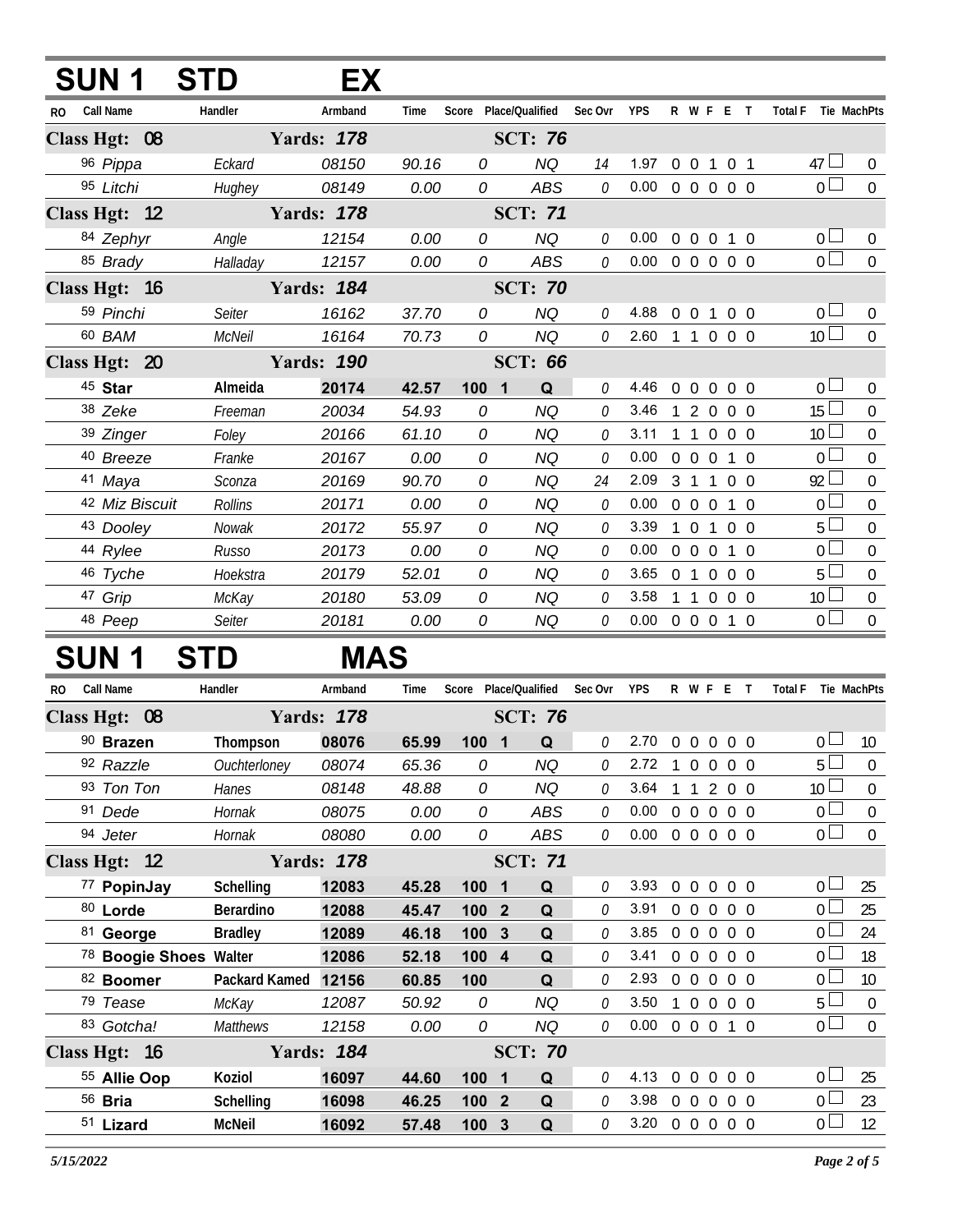|               | 52 Rocky                 | Jamison         | 16093                      | 0.00  | 0                     | ΝQ             | O | 0.00                       | $\Omega$       | $0\quad 0$     |                | 1 0               | 0 <sub>0</sub>  | $\overline{0}$   |
|---------------|--------------------------|-----------------|----------------------------|-------|-----------------------|----------------|---|----------------------------|----------------|----------------|----------------|-------------------|-----------------|------------------|
|               | 54 Disney                | Sroczynski      | 16096                      | 60.33 | 0                     | <b>NQ</b>      | 0 | 3.05                       | $0\quad 0$     |                | 1              | $0\quad 0$        | 0 <sup>1</sup>  | $\overline{0}$   |
|               | 57 Cao Runn              | <b>Bryden</b>   | 16100                      | 47.39 | 0                     | <b>NQ</b>      | 0 | 3.88                       |                | 1 1            | 1              | $0\quad 0$        | 10 <sup>L</sup> | $\mathbf 0$      |
|               | 53 Isabel                | Sutch           | 16094                      | 0.00  | 0                     | <b>ABS</b>     | 0 | 0.00                       | $\overline{0}$ | $\overline{0}$ | $\overline{0}$ | $0\quad 0$        | 0 <sub>0</sub>  | $\mathbf 0$      |
|               | 58 Prince                | Potter          | 16101                      | 0.00  | 0                     | ABS            | 0 | 0.00                       |                |                |                | 0 0 0 0 0         | 0 <sub>0</sub>  | $\overline{0}$   |
|               | Class Hgt: 20            |                 | <b>Yards: 190</b>          |       |                       | <b>SCT: 66</b> |   |                            |                |                |                |                   |                 |                  |
|               | <sup>26</sup> Dahlia     | Halperin        | 20121                      | 39.33 | 100<br>$\blacksquare$ | Q              | 0 | 4.83                       | $\overline{0}$ | $\overline{0}$ | $\overline{0}$ | 0 <sub>0</sub>    | $\overline{0}$  | 26               |
|               | 31 Sir                   | Stevenson       | 20128                      | 40.60 | 100<br>$\mathbf{2}$   | Q              | 0 | 4.68                       | $\overline{0}$ | $\overline{0}$ | $\Omega$       | $0\quad 0$        | 0 l             | 25               |
|               | 37 Kraze                 | Lembo           | 20168                      | 41.05 | 100<br>$\mathbf{3}$   | Q              | 0 | 4.63                       | $\overline{0}$ | $\overline{0}$ | $\overline{0}$ | $0\quad 0$        | 0 l             | 24               |
|               | <sup>10</sup> Suede      | Almeida         | 20103                      | 41.30 | 100<br>$\overline{4}$ | Q              | O | 4.60                       | $\overline{0}$ | $\overline{0}$ | $\overline{0}$ | $0\quad 0$        | 0 l             | 24               |
|               | <sup>22</sup> Honest Abe | <b>McNeil</b>   | 20117                      | 41.60 | 100                   | Q              | 0 | 4.57                       | $\overline{0}$ | $\overline{0}$ | $\overline{0}$ | $0\quad 0$        | 0               | 24               |
|               | <sup>15</sup> Phlox      | <b>Seiter</b>   | 20109                      | 41.65 | 100                   | Q              | O | 4.56                       | $\overline{0}$ | $\overline{0}$ | $\mathbf 0$    | $0\quad 0$        | 0 <sup>1</sup>  | 24               |
|               | 25 Emily                 | McGuigan        | 20120                      | 43.59 | 100                   | Q              | 0 | 4.36                       | $\overline{0}$ | $0\quad 0$     |                | $0\quad 0$        | 0 <sup>1</sup>  | 22               |
|               | <sup>20</sup> Mattie     | Gereg           | 20115                      | 44.57 | 100                   | Q              | O | 4.26                       | $\overline{0}$ | $\overline{0}$ | $\overline{0}$ | $0\quad 0$        | $\overline{0}$  | 21               |
|               | <sup>24</sup> Bret       | Koferl          | 20119                      | 47.18 | 100                   | Q              | O | 4.03                       | $\overline{0}$ | $\overline{0}$ | $\mathbf 0$    | $0\quad 0$        | $\overline{0}$  | 18               |
|               | 32 Celeste               | Teramoto        | 20129                      | 48.90 | 100                   | Q              | O | 3.89                       | $\overline{0}$ | $\overline{0}$ | $\Omega$       | $0\quad 0$        | $\overline{0}$  | 17               |
|               | <sup>29</sup> Cadence    | McLoughlin      | 20124                      | 50.02 | 100                   | Q              | O | 3.80                       | $\overline{0}$ | $\overline{0}$ | $\overline{0}$ | $0\quad 0$        | $\overline{0}$  | 15               |
|               | <sup>11</sup> Juniper    | Knapp-Cook      | 20107                      | 52.51 | 100                   | Q              | O | 3.62                       |                | $0\quad 0$     | $\overline{0}$ | $0\quad 0$        | $\overline{0}$  | 13               |
|               | <sup>9</sup> Dozer       | Thompson        | 20111                      | 52.84 | 100                   | Q              | 0 | 3.60                       | $\mathbf 0$    | $\overline{0}$ | $\overline{0}$ | $0\quad 0$        | $\overline{0}$  | 13               |
|               | 33 Brandi                | Polk            | 20170                      | 53.34 | 100                   | Q              | 0 | 3.56                       | $\overline{0}$ | $\overline{0}$ | $\overline{0}$ | $0\quad 0$        | 0 <sup>1</sup>  | 12               |
|               | 12 Lucy                  | <b>Phillips</b> | 20104                      | 0.00  | 0                     | <b>NQ</b>      | 0 | 0.00                       | $\overline{0}$ | $\overline{0}$ | $\overline{0}$ | $1\quad0$         | 0 l             | $\mathbf 0$      |
|               | 13 Kipper                | <b>Bradley</b>  | 20105                      | 0.00  | 0                     | <b>NQ</b>      | 0 | 0.00                       |                | $0\quad 0$     | $\overline{0}$ | 1 0               | 0 <sub>0</sub>  | $\mathbf 0$      |
|               | 14 Treasure              | Davis           | 20106                      | 0.00  | 0                     | <b>NQ</b>      | 0 | 0.00                       | $\overline{0}$ | $\overline{0}$ | $\overline{0}$ | $1\quad$ 0        | 0 <sup>1</sup>  | $\mathbf 0$      |
|               | $16$ Jax                 | Sandman         | 20110                      | 55.95 | 0                     | <b>NQ</b>      | 0 | 3.40                       | $\overline{0}$ | $\overline{1}$ | $\overline{0}$ | $0\quad 0$        | 5               | $\mathbf 0$      |
|               | 18 Jem                   | Samuels         | 20113                      | 47.28 | 0                     | <b>NQ</b>      | 0 | 4.02                       | $\overline{0}$ | $\overline{1}$ | $\overline{0}$ | $0\quad 0$        | 5               | $\mathbf 0$      |
|               | 21 Ruby                  | <b>Banask</b>   | 20116                      | 66.01 | 0                     | <b>NQ</b>      | 0 | 2.88                       | $\mathbf{1}$   | 3              | 1              | $0\quad 0$        | 20              | $\mathbf 0$      |
|               | 23 Rosie                 | Kealey          | 20118                      | 46.62 | 0                     | <b>NQ</b>      | 0 | 4.08                       | $\overline{0}$ | $\overline{1}$ | $\mathbf{1}$   | $0\quad 0$        | 5               | $\mathbf 0$      |
|               | 27 Rosie                 | Lembo           | 20122                      | 63.30 | 0                     | <b>NQ</b>      | 0 | 3.00                       | $\mathbf{1}$   | $\overline{1}$ | $\mathbf{1}$   | $0\quad 0$        | 10 <sup>°</sup> | $\mathbf 0$      |
|               | 28 Rhythm                | Husson          | 20123                      | 65.71 | 0                     | <b>NQ</b>      | 0 | 2.89                       |                | 320            |                | $0\quad 0$        | 25              | $\mathbf 0$      |
|               | 36 Twist                 | Knapp-Cook      | 20125                      | 43.92 | 0                     | NQ             |   | 4.33 0 0 1                 |                |                |                | $0\quad 0$        | $\Omega$        | $\boldsymbol{0}$ |
|               | 30 Glitz                 | Rohn            | 20126                      | 0.00  | 0                     | <b>NQ</b>      | 0 | 0.00                       |                |                |                | 0 0 0 1 0         | 0 <sup>1</sup>  | $\mathbf 0$      |
|               | 34 Cait                  | Pinard          | 20176                      | 0.00  | 0                     | <b>NQ</b>      | 0 | 0.00                       |                |                |                | 0 0 0 1 0         | 0 l             | $\boldsymbol{0}$ |
|               | 17 Rugby                 | Wisner          | 20112                      | 0.00  | 0                     | <b>ABS</b>     | 0 | 0.00                       |                |                |                | 0 0 0 0 0         | 0 <sup>1</sup>  | $\boldsymbol{0}$ |
|               | 19 Vilya                 | Miller          | 20114                      | 0.00  | 0                     | ABS            | 0 | 0.00                       |                | $0\quad 0$     |                | $0\quad 0\quad 0$ | 0 <sub>0</sub>  | $\boldsymbol{0}$ |
|               | 35 Callie                | Conroy          | 20177<br><b>Yards: 190</b> | 0.00  | 0                     | ABS            | 0 | $0.00 \t0 \t0 \t0 \t0 \t0$ |                |                |                |                   | $\overline{0}$  | $\mathbf 0$      |
| Class Hgt: 24 |                          | <b>SCT: 71</b>  |                            |       |                       |                |   |                            |                |                |                |                   |                 |                  |
|               | <sup>6</sup> Brody       | Conroy          | 24138                      | 52.96 | 1001                  | Q              | 0 | 3.59                       | $\overline{0}$ | $\mathbf 0$    | $\overline{0}$ | $0\quad 0$        | 0 <sub>0</sub>  | 18               |
|               | 8 Kai                    | <b>Thorpe</b>   | 24137                      | 56.03 | 100 2                 | Q              | 0 | 3.39                       |                |                |                | 0 0 0 0 0         | 0 <sup>1</sup>  | 14               |
|               | <sup>2</sup> Shambhu     | Thorpe          | 24132                      | 74.43 | 0                     | <b>NQ</b>      | 3 | 2.55                       | $0\quad 0$     |                | $\mathbf{1}$   | $0\quad 0$        | $9+$            | $\boldsymbol{0}$ |
|               | 7 Mercy                  | <b>Phillips</b> | 24182                      | 56.29 | 0                     | <b>NQ</b>      | 0 | 3.38                       | 1              | $\overline{0}$ | $\overline{0}$ | $0\quad 0$        | 5 <sup>1</sup>  | $\mathbf 0$      |
|               | <sup>3</sup> InkaBlu     | Rutkowski       | 24131                      | 0.00  | 0                     | ABS            | 0 | 0.00                       | $\overline{0}$ | $\overline{0}$ | $\overline{0}$ | $0\quad 0$        | 0 <sub>0</sub>  | $\boldsymbol{0}$ |
|               | 4 Gibbs                  | Jersey          | 24133                      | 0.00  | 0                     | ABS            | 0 | 0.00                       | $0\quad 0$     |                | $\overline{0}$ | $0\quad 0$        | 0 <sup>1</sup>  | $\boldsymbol{0}$ |
|               | <sup>5</sup> Duke        | Potter          | 24136                      | 0.00  | 0                     | ABS            | 0 | 0.00                       |                |                |                | 0 0 0 0 0         | $\overline{0}$  | $\boldsymbol{0}$ |
|               | Class Hgt: 24C           |                 | <b>Yards: 190</b>          |       |                       | <b>SCT: 66</b> |   |                            |                |                |                |                   |                 |                  |
|               | <sup>1</sup> Dezi        | Husson          | 24C139                     | 43.32 | 100 1                 | Q              | 0 | 4.39 0 0 0 0 0             |                |                |                |                   | 0 <sub>1</sub>  | 22               |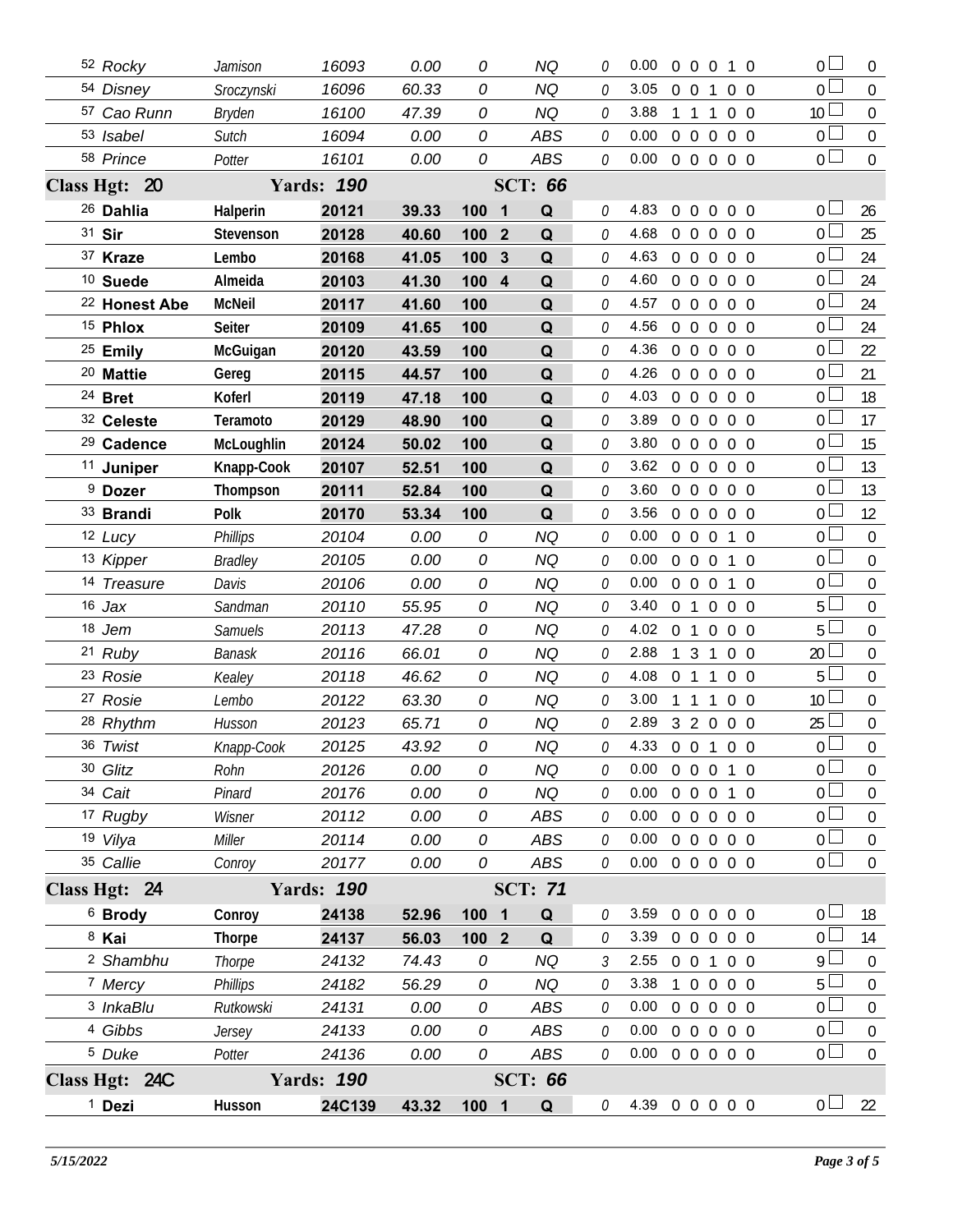| <b>SUN1</b>              | <b>ST</b>                     | <b>NOV</b>        |                |                 |                             |              |                            |              |         |                   |        |                                  |                       |
|--------------------------|-------------------------------|-------------------|----------------|-----------------|-----------------------------|--------------|----------------------------|--------------|---------|-------------------|--------|----------------------------------|-----------------------|
| Call Name<br>RO.         | Handler                       | Armband           | Time           |                 | Score Place/Qualified       | Sec Ovr      | <b>YPS</b>                 |              |         | R W F E T         |        | <b>Total F</b>                   | Tie MachPts           |
| Class Hgt: 12            |                               | <b>Yards: 146</b> |                |                 | <b>SCT: 78</b>              |              |                            |              |         |                   |        |                                  |                       |
| $20$ Zoe                 | Greenwald                     | 12013             | 84.32          |                 | $\overline{0}$<br><b>NQ</b> | 6            | $1.73$ 1 1 0 0 0           |              |         |                   |        | $16 \Box$                        | $\overline{0}$        |
| Class Hgt: 16            |                               | <b>Yards: 149</b> |                |                 | <b>SCT: 76</b>              |              |                            |              |         |                   |        |                                  |                       |
| 18 Bosworth              | Cappiello                     | 16014             | 0.00           | $\overline{O}$  | ABS                         | $\mathcal O$ | $0.00 \t0 \t0 \t0 \t0 \t0$ |              |         |                   |        | 0 <sub>1</sub>                   | $\mathbf{0}$          |
| Class Hgt: 20            |                               | <b>Yards: 149</b> |                |                 | <b>SCT: 78</b>              |              |                            |              |         |                   |        |                                  |                       |
| 14 Emmy                  | Angle                         | 20015             | 102.12         | $\overline{0}$  | NQ                          |              | 24 1.46 3 0 1 0 0          |              |         |                   |        | $39 \Box$                        | $\mathbf{0}$          |
| SUN 1                    | <b>STD</b>                    |                   | <b>OPEN P</b>  |                 |                             |              |                            |              |         |                   |        |                                  |                       |
| Call Name<br>RO.         | Handler                       | Armband           | Time           | Score           | Place/Qualified Sec Ovr     |              | <b>YPS</b>                 |              | R W F E |                   | $\top$ | <b>Total F</b><br>Tie MachPts    |                       |
| Class Hgt: 12            |                               | <b>Yards: 152</b> |                |                 | <b>SCT: 71</b>              |              |                            |              |         |                   |        |                                  |                       |
| <sup>19</sup> Ransom     | Picciano                      | 12011             | 40.14          |                 | 95 1<br>Q                   | $\theta$     | 3.79 1 0 0 0 0             |              |         |                   |        | 5 <sub>1</sub>                   | 0                     |
| Class Hgt: 16            |                               | <b>Yards: 156</b> |                |                 | <b>SCT: 69</b>              |              |                            |              |         |                   |        |                                  |                       |
| <sup>9</sup> Glory Bee   | Frimpter                      | 16002             | 74.72          | 85 <sub>1</sub> | Q                           |              | $5$ 2.09 1 0 0 0 0         |              |         |                   |        | $15 \Box$                        | 0                     |
| Class Hgt: 20            | <b>Example 150</b> Yards: 156 |                   |                |                 | <b>SCT: 71</b>              |              |                            |              |         |                   |        |                                  |                       |
| <sup>7</sup> Ari         | Nekvasil                      | 20003             | 72.34          | $\overline{O}$  | NQ                          |              | 7 2.16 2 2 2 0 0           |              |         |                   |        | $22 \Box$                        |                       |
| <b>SUN1</b>              | <b>STD</b>                    | EX P              |                |                 |                             |              |                            |              |         |                   |        |                                  |                       |
| Call Name<br>RO.         | Handler                       | Armband           | Time           | Score           | Place/Qualified             | Sec Ovr      | <b>YPS</b>                 |              | R W F E |                   | $\top$ | <b>Total F</b><br>Tie MachPts    |                       |
| Class Hgt: 12            |                               | <b>Yards: 184</b> |                |                 | <b>SCT: 75</b>              |              |                            |              |         |                   |        |                                  |                       |
| 89 Hazel                 | Johnson                       | 12142             | 75.50          |                 | $\overline{0}$<br>NQ        | 0            | 2.44 1 0 0 0 0             |              |         |                   |        | 5 <sub>1</sub>                   | $\mathbf{0}$          |
| Class Hgt: 16            |                               | <b>Yards: 190</b> |                |                 | <b>SCT: 71</b>              |              |                            |              |         |                   |        |                                  |                       |
| <sup>76</sup> Kelsie     | Daunt                         | 16145             | 65.05          |                 | $100$ 1<br>$\mathbf Q$      |              | $0$ 2.92 0 0 0 0 0         |              |         |                   |        | 0 <sup>1</sup>                   |                       |
| SUN 1                    | <b>STD</b>                    |                   | <b>MASP</b>    |                 |                             |              |                            |              |         |                   |        |                                  |                       |
| <b>Call Name</b><br>RO.  | Handler                       | Armband           | Time           |                 | Score Place/Qualified       | Sec Ovr      | YPS                        |              |         | R W F E T         |        | <b>Total F</b><br>Tie MachPts    |                       |
| Class Hgt: 08            |                               | <b>Yards: 178</b> |                |                 | <b>SCT: 76</b>              |              |                            |              |         |                   |        |                                  |                       |
| 100 Berkeley             | Smey                          | 08141             | 66.14          | 100 1           | Q                           | 0            | $2.69$ 0 0 0 0 0           |              |         |                   |        | $_0$ $\Box$                      | 9                     |
| 98 Bonsai                | Foley                         | 08050             | 73.68          | 0               | <b>NQ</b>                   | O            | 2.42 1 1 0 0 0             |              |         |                   |        | 10 <sup>1</sup>                  | $\boldsymbol{0}$      |
| 99 Boots                 | Potts                         | 08051             | 44.30          | 0               | <b>NQ</b>                   | 0            | 4.02                       | $\mathbf{1}$ |         | 0 0 0 0           |        | 5 <sup>L</sup>                   | $\boldsymbol{0}$      |
| 97 Zeek                  | Halladay                      | 08049             | 0.00           | 0               | ABS                         | 0            | $0.00 \t0 \t0 \t0 \t0 \t0$ |              |         |                   |        | 0 <sup>1</sup>                   | $\overline{0}$        |
| Class Hgt: 12            |                               | <b>Yards: 184</b> |                |                 | <b>SCT: 75</b>              |              |                            |              |         |                   |        |                                  |                       |
| 87 Shelby                | Sparrow                       | 12054             | 44.34          | 100 1           | Q                           | 0            | 4.15 0 0 0 0 0             |              |         |                   |        | 0 <sub>1</sub>                   | 30                    |
| 86 Reagan                | Senneff                       | 12053             | 57.62          | 0               | <b>NQ</b>                   | 0            | 3.19 1 0 0 0 0             |              |         |                   |        | 5 <sub>1</sub>                   | $\overline{0}$        |
| 88 Yogi Bear             | Paicer                        | 12055             | 58.52          | 0               | NQ                          | 0            | 3.14 1 0 0 0 0             |              |         |                   |        | $5+$                             | $\mathbf{0}$          |
| Class Hgt: 16            |                               | <b>Yards: 190</b> |                |                 | <b>SCT: 71</b>              |              |                            |              |         |                   |        |                                  |                       |
| 67 Scorch                | <b>McKay</b>                  | 16060             | 41.73          | 100 1           | Q                           | 0            | 4.55                       | $0\quad 0$   |         | $0\quad 0\quad 0$ |        | 0 <sub>0</sub>                   | 29                    |
| 72 Morgan                | Nekvasil                      | 16068             | 53.19          | 100 2           | Q                           | 0            | 3.57                       |              |         | 0 0 0 0 0         |        | $\overline{0}$<br>$\overline{0}$ | 17                    |
| 62 Pizzazz<br>74 Justice | Thompson<br>Herr              | 16070<br>16146    | 56.01          | 100 3<br>100 4  | Q<br>Q                      | 0<br>0       | 3.39 0 0 0 0 0<br>3.15     |              |         | 0 0 0 0 0         |        | $\overline{0}$                   | 14<br>10 <sup>°</sup> |
| 73 Spark                 | Franke                        | 16069             | 60.41<br>62.95 | 100             | Q                           | 0            | 3.02 0 0 0 0 0             |              |         |                   |        | $\overline{0}$                   | 8                     |
| 65 Chord                 | Wojciechowski                 | 16058             | 65.95          | 100             | Q                           | 0            | 2.88 0 0 0 0 0             |              |         |                   |        | $\overline{0}$                   | 5                     |
|                          |                               |                   |                |                 |                             |              |                            |              |         |                   |        |                                  |                       |